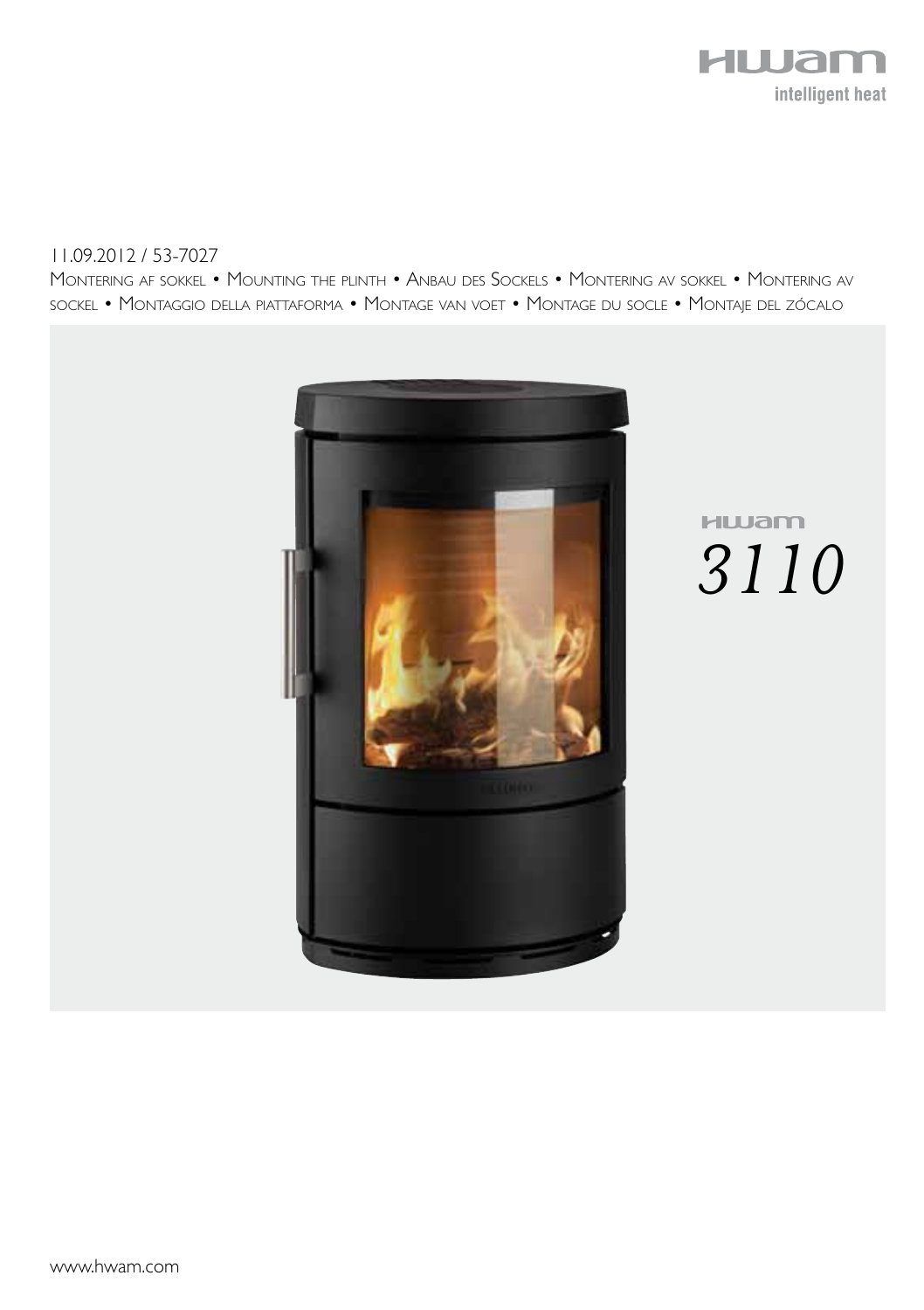

### MONTAGE AF SOKKEL

**DANSK** 

- 1. Læg brændeovnen forsigtigt ned på ryggen. Læg soklen (1) an mod bunden af brændeovnen. Sørg for at de 4 huller (2) i soklen ligger over for de 4 huller (3) i brændeovnens bund.
- 2. Skru de 4 stk. M6 skruer (4) fast gennem soklen og op i brændeovnens bund.
- 3. Løft forsigtigt brændeovnen med den påmonterede sokkel på plads.
- 4. Drej stillefødderne (5) til ønsket position.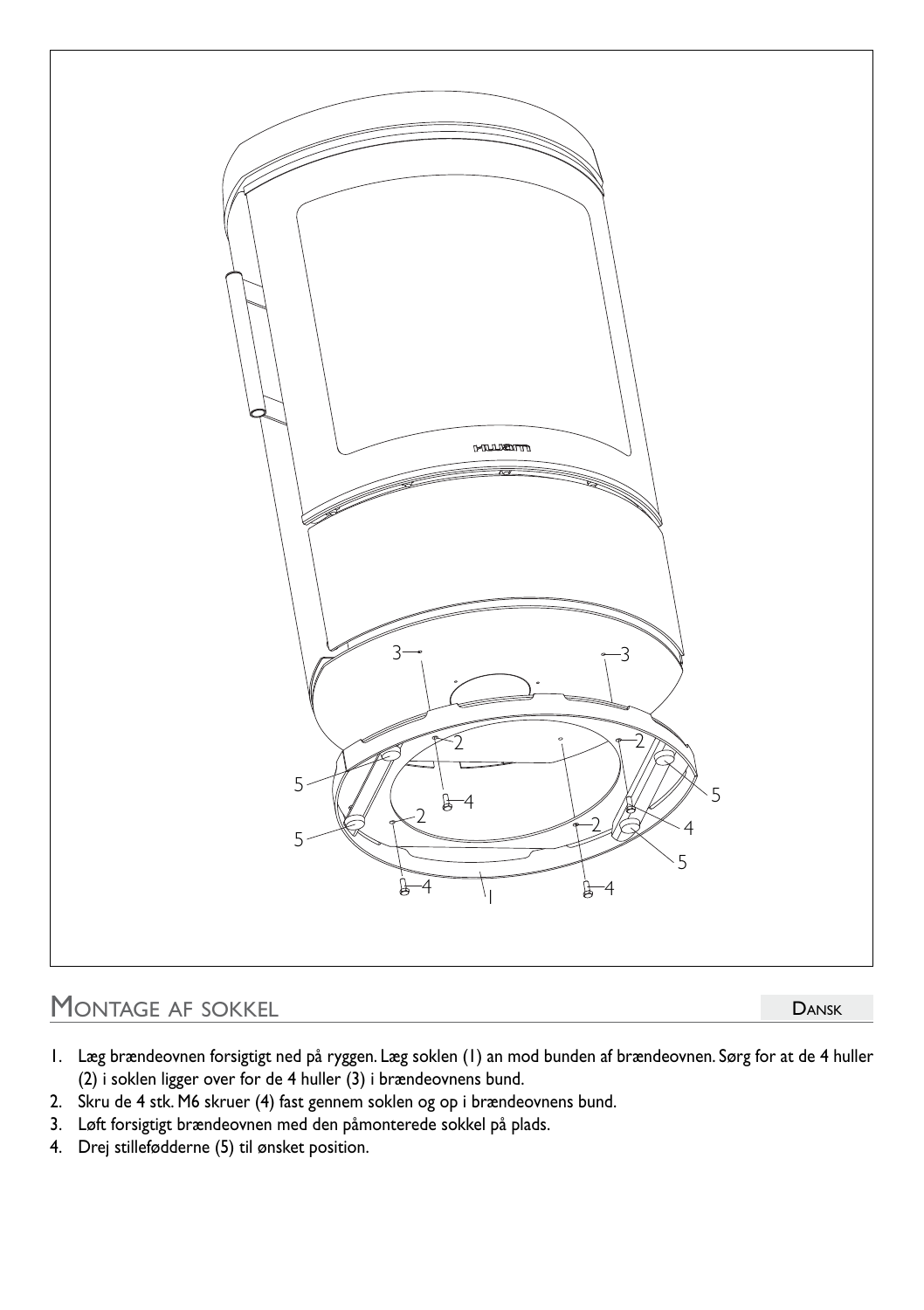- 1. Carefully place the stove on the floor, the back of the stove facing the floor. Place the plinth (1) up against the bottom of the stove. Make sure that the four holes (2) in the plinth are opposite the four holes (3) in the bottom of the stove.
- 2. Tighten the four M6 screws (4) through the plinth and into the bottom of the stove.
- 3. Carefully lift and replace the stove and the mounted plinth
- 4. Turn the adjustable feet (5) to the required position.

## Anbau des Sockels

- 1. Der Kaminofen wird vorsichtig auf die Rückseite gelegt. Der Sockel (1) wird an den Boden des Kaminofens angelegt. Dabei müssen die 4 Löcher (2) des Sockels gegenüber den 4 Löchern (3) am Boden des Kaminofens liegen.
- 2. Die 4 M6 Schrauben (4) werden durch den Sockel in den Boden des Kaminofens geschraubt.
- 3. Der Kaminofen wird mit dem angebrachten Sockel vorsichtig an seinen Platz gehoben.
- 4. Die Stellfüße (5) in die gewünschte Position drehen.

#### MONTERING AV SOKKEL

- 1. Legg ovnen forsiktig ned på ryggen. Legg sokkelen (1) mot bunnen av ovnen. Sørg for at de fire hullene (2) i sokkelen er plassert overfor de fire hullene (3) i bunnene av ovnen.
- 2. Skru de fire M6-skruene (4) fast gjennom sokkelen og inn i bunnen av ovnen.
- 3. Løft ovnen med den påmonterte sokkelen forsiktig på plass.
- 4. Drei justeringsføttene (5) til ønsket posisjon.

#### Montering av sockel

- 1. Lägg försiktigt ned braskaminen på baksidan. Lägg sockeln (1) mot braskaminens undersida. Se till att de fyra hålen (2) i sockeln ligger rakt över de fyra hålen (3) i braskaminens botten.
- 2. Skruva i de fyra M6-skruvarna (4) genom sockeln och upp genom braskaminens botten.
- 3. Bär försiktigt braskaminen med den monterade sockeln till uppställningsplatsen.
- 4. Vrid ställfötterna (5) till önskad position.

#### Montaggio della piattaforma

- 1. Adagiare con cura la stufa sul pavimento dal lato posteriore. Posizionare il plinto (1) a contatto con la base della stufa. Assicurarsi che i quattro fori (2) del plinto combacino con i corrispondenti quattro forti (3) della base.
- 2. Serrare le quattro viti M6 (4) in modo che attraversino i fori del plinto e della base.
- 3. Sollevare e riposizionare attentamente la stufa e il plinto montato.
- 4. Ruotare i piedini regolabili (5) nella posizione richiesta.

#### MONTAGE VAN VOET

- 1. Leg de kachel voorzichtig op zijn achterkant. Leg de sokkel (1) tegen de bodem van de kachel. Zorg ervoor dat de 4 gaten (2) in de sokkel zijn uitgelijnd met de 4 gaten (3) in de bodem van de kachel.
- 2. Schroef de 4 M6-schroeven (4) door de sokkel vast in de bodem van de kachel.
- 3. Til de kachel met de gemonteerde voet voorzichtig op zijn plaats.
- 4. Draai de stelvoeten (5) in de gewenste positie.

**NEDERLANDS** 

**NORSK** 

**DEUTSCH** 

**ITALIANO** 

Svensk